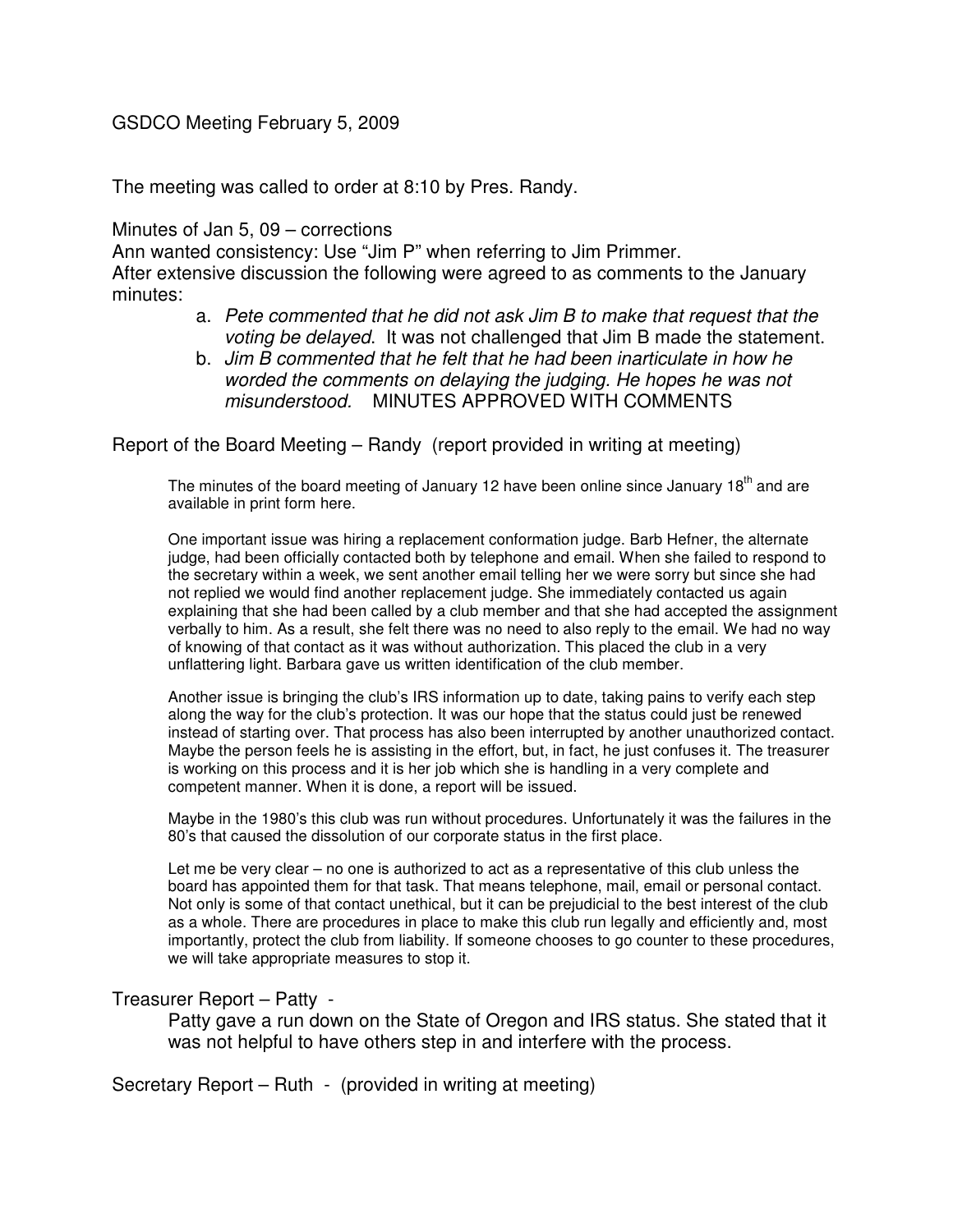In response to emails and phone calls regarding confusion about the club's corporate status, I am hereby providing a summary of the club's corporate history.

The club was incorporated in the state of Oregon on March 4, 1953 as a non profit corporation under the laws in existence at that time. The club also obtained an IRS id number. On June 16, 1982 the state recorded an "involuntary dissolution" of the corporation. No other record exists until March 29, 1995 when the corporation was reinstated as a Mutual Benefit Corporation. What this means is that we are still a non-profit organization. However, donation to us are not tax deductible and may have to be declared as taxable income by the club.

In January of 1995, Barbralee discovered the lack of our club's corporate status and that all club insurance was void if issued to a non-existent corporation. A legal opinion stated that without corporate status, it was the membership of the club who assumed all liability. Betty, Terry. Barbralee and I, as the newly elected officers, instantly went to work reinstating the corporate status to protect the membership. That process was completed on March 29, 1995. Previous office holders could offer no insight as to why the corporation status was dissolved. The corporate status has been properly maintained since that time.

In January of this year, in response to an inquiry regarding raffle permits, we discovered that we had no IRS status certificate. We then discovered that we needed to bring our corporation information up to date with the IRS and meet the current IRS requirements. The IRS has recently changed their non-profit filing requirements and we will be filing the needed 2007 and 2008 returns. Until everything is up to date and until legal advice, if needed, has been obtained, we will not be doing anything that can in some way conflict with the IRS definition of "non traditional income" and with income limits for our type of corporation. Once the IRS certification is received we will go ahead and apply for any raffle permits and other permits allowing us to offer whatever fund-raising activities may be legal. The full effect of the IRS income limits and tax issues are being investigated and we will get legal representation if needed.

When the process is completed, a full status report will be avalable. Until then it is not helpful to have emails circulating with improper information and claims of a "giant fraud" being committed by members of the board. Anyone having questions should contact the appropriate officer for factual information. In addition, corporate filings with the state are public record. Anyone who wants to verify the club status can easily do so online.

### Committee Reports

- 1. Show Committee Karen
	- a. There will not be a raffle at our shows this year due to legalities
	- b. A replacement judge has been hired Barbara Hefner
	- c. Trophy Donations collected \$ 430 ad deadline is April 30
	- d. Catalog Ad sales Jim is working on
	- e. Silent Auction Ann thought that this might be a possibility

f. Park Rental – March  $2^{nd}$ , 8 AM, West Linn Parks and Rec. – Ruth will go and sign us up.

- g. AKC approved judges, events, still fixing some technicalities
- h. Barbara got a good airfare, important as we are flying in two judges.
- 2. Agility Committee Patty
	- $a.$  Got our  $2^{nd}$  judge

b. Need 4 people to help unload equipment and set up rings and we need ring crew. The 4H crew will not be available this year.

3. Herding Committee – Ruth